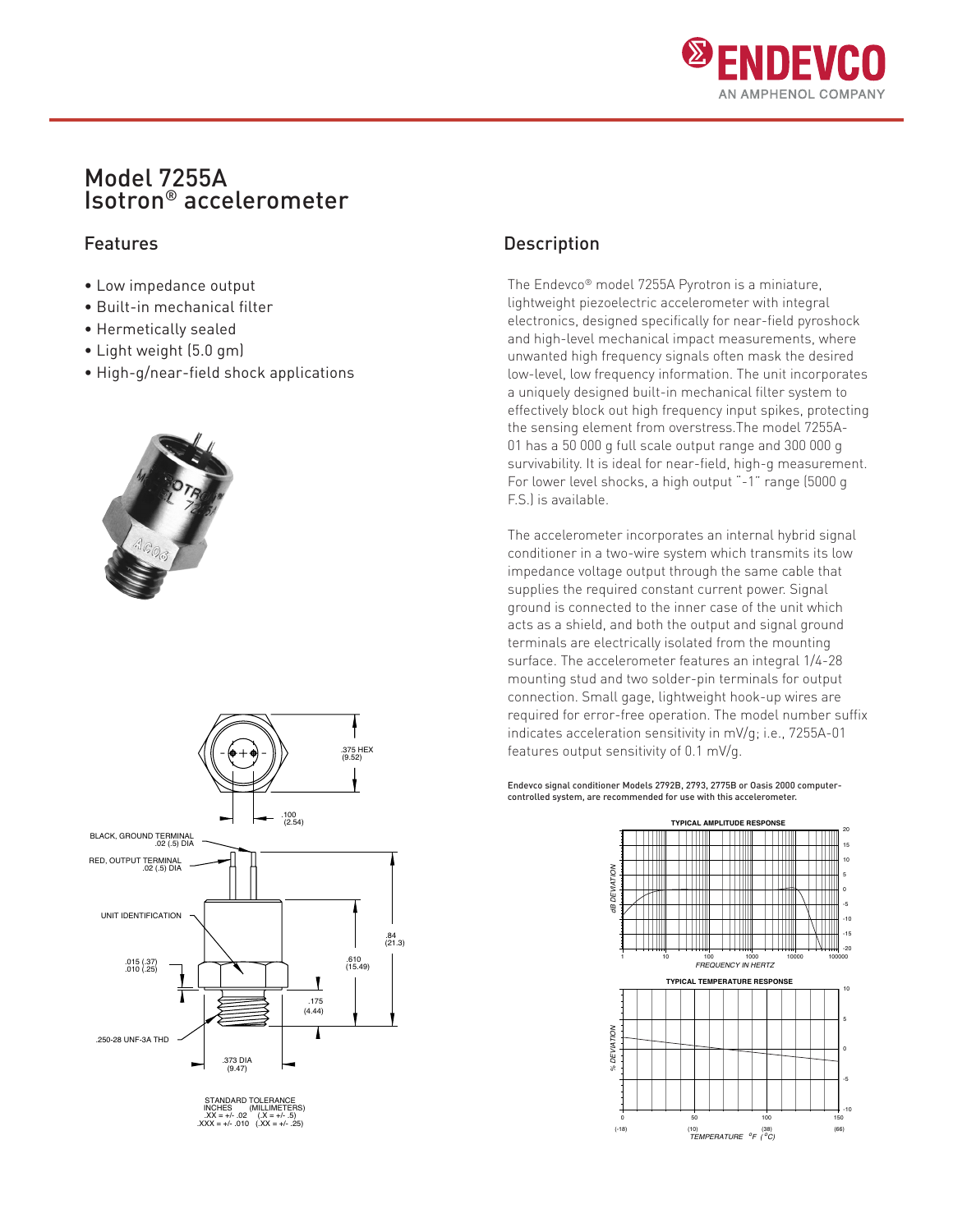# Model 7255A Isotron® accelerometer



## **Specifications**

The following performance specifications conform to ISA-RP-37.2 (1964) and are typical values, referenced at +75˚F (+24˚C) 4 mA and 100 Hz, unless otherwise noted. Calibration data, traceable to National Institute of Standards and Technology (NIST), is supplied.

| <b>Dynamic characteristics</b><br>Range    | Units<br>g           | $-01$<br>±50000                                                  | $-1$<br>±5000                 |
|--------------------------------------------|----------------------|------------------------------------------------------------------|-------------------------------|
| <b>Voltage sensitivity</b>                 |                      |                                                                  |                               |
| Typical                                    | mV/q                 | 0.10                                                             | 1.0                           |
| Minimum                                    | mV/q                 | 0.07                                                             | 0.75                          |
| Frequency response                         |                      | See typical amplitude response                                   |                               |
| Resonance frequency, mechanical filter     | kHz                  | 15                                                               |                               |
| Amplitude response                         |                      |                                                                  |                               |
| ±3 db, typical                             | Hz                   | 3 to 10 000                                                      |                               |
| <b>Transverse sensitivity</b>              | $\%$                 | $\leq 5$                                                         |                               |
| Temperature response                       |                      | See typical curve                                                |                               |
| Amplitude linearity (to full scale)        | $\%$                 | $<$ 3                                                            |                               |
| <b>Output characteristics</b>              |                      |                                                                  |                               |
| Output polarity                            |                      | Acceleration directed into base of unit produces positive output |                               |
| DC output bias voltage                     | Vdc                  | $+8.5$ to $+11.5$                                                |                               |
| Output impedance                           | $\Omega$             | < 100                                                            |                               |
| Full scale output voltage                  | V                    | ±5                                                               |                               |
| Resolution                                 | equiv. q rms         | 0.50                                                             | 0.05                          |
| Broadband (2 Hz to 10 kHz)                 |                      |                                                                  |                               |
| Grounding                                  |                      | case isolated from signal ground by 50 MQ minimum at 50 Vdc      |                               |
| Power requirement                          |                      |                                                                  |                               |
| Voltage supply                             | Vdc.                 | $+18$ to $+24$                                                   |                               |
| <b>Current requirement</b>                 | mA                   | $+2$ to $+20$                                                    |                               |
| ±8 mA recommended                          | mA                   | $+2$ to $+20$                                                    |                               |
| Warm-up time (to within 10% of final bias) | sec                  | $\leq 5$                                                         |                               |
|                                            |                      |                                                                  |                               |
| <b>Environmental characteristics</b>       |                      |                                                                  |                               |
| Temperature range                          |                      | 0°F to +150°F [-18°C to +66°C]                                   |                               |
| Humidity                                   |                      | Hermetically sealed                                              |                               |
| <b>Shock limit</b>                         | q pk                 | 300 000 [1]                                                      | 25 000 [2]                    |
| <b>Base strain sensitivity</b>             | equiv. g pk/µ strain | 0.004                                                            | 0.004                         |
| Thermal transient sensitivity              | equiv. q pk/°F       | $\overline{c}$                                                   | 4                             |
| Electromagnetic sensitivity                | equiv. q rms/gauss   | 0.05                                                             | 0.05                          |
| <b>Physical characteristics</b>            |                      |                                                                  |                               |
| <b>Dimensions</b>                          |                      | See outline drawing                                              |                               |
| Weight                                     | oz (gram)            | 0.17(5.0)                                                        |                               |
| Case material                              |                      | Stainless steel                                                  |                               |
| Connector [3] [4]                          |                      | Solder terminals using ribbon cable, field replaceable           |                               |
| <b>Mounting torque</b>                     | in-lbf [Nm]          | 30(3.5)                                                          |                               |
| <b>Calibration</b>                         |                      |                                                                  |                               |
| Supplied                                   |                      |                                                                  |                               |
| <b>Voltage sensitivity</b>                 | mV/q                 |                                                                  | 1000 g half-sine, shock pulse |
|                                            |                      |                                                                  |                               |